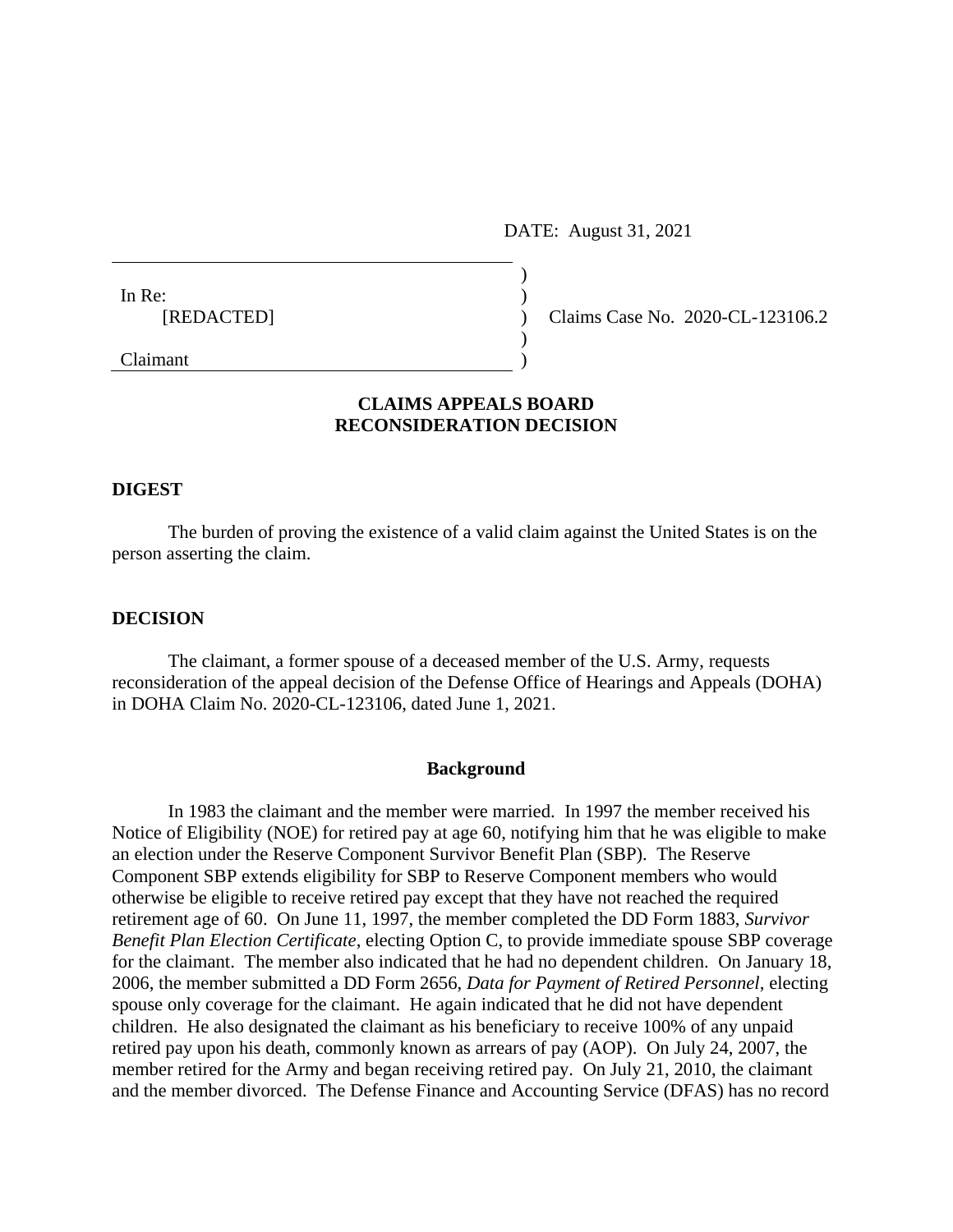of the member requesting former spouse SBP coverage for the claimant, nor of the claimant requesting a deemed election for former spouse SBP coverage within one year of their divorce.

On November 12, 2019, the member passed away. On December 3, 2019, the claimant submitted to DFAS a DD Form 2656-7, *Verification for Survivor Annuity*, claiming the SBP annuity as the member's former spouse. On December 12, 2019, DFAS denied her claim on the basis that the member did not establish former spouse SBP coverage for the claimant, nor did the claimant make a request for a former spouse deemed election.

The claimant appealed DFAS's denial of her claim. She attached her divorce decree, and stated that she believed her divorce decree was a legally binding document and she did not know there was an obligation to change from spouse SBP coverage to former spouse SBP coverage. The divorce decree she submitted referenced an equitable agreement reached by the claimant and the member concerning division of their assets, debt and spousal support, but was not provided with the claimant's appeal. She stated that pursuant to their divorce, the member agreed to pay her \$1,020.00 per month until his death and upon his death, she would receive 55% of his SBP base annuity, calculated to be \$1,363.79 per month. She stated that she was married to the member for 27 years, they remained extremely close (so close that the member continued to refer to her as his spouse) and she never remarried. She stated that the member called DFAS in February 2018 to clarify how much she would receive when he passed away and DFAS advised him that she would receive approximately \$1,517.00 per month. She stated that when the member was getting his affairs in order in September 2019, he contacted the Department of Veterans Affairs (VA), and he verified that upon his death she would receive the SBP annuity. She attached two of the member's Retiree Account Statements (RASs), one dated 2016 and the other 2018, each reflecting that the member continued to pay spouse SBP coverage for her, since under his spouse's birth date the RASs listed her birth date. She stated that the member assured her that he had handled all the necessary paperwork in order for her to receive the SBP annuity.

In the DOHA appeal decision, the adjudicator upheld DFAS's denial of the claim for the SBP annuity. She found no evidence that the member notified DFAS within one year of their divorce to change the SBP coverage from spouse to former spouse. She also explained that although the claimant stated the divorce decree awarded her the SBP annuity, DOHA was not provided with a copy of the parties' agreement entered into regarding division of their assets. She noted that the divorce decree itself was silent on the award of SBP. However, she stated that even if the claimant was awarded SBP coverage in the divorce proceeding, there was no record of the claimant requesting a deemed election for former spouse SBP coverage within one year of the divorce.

In her request for reconsideration, the claimant includes a full copy of her divorce decree including their agreement on the division of assets. She also submits the member's last will and testament dated July 6, 2018, in which the member appointed her as his personal representative and bequeathed all his property to her.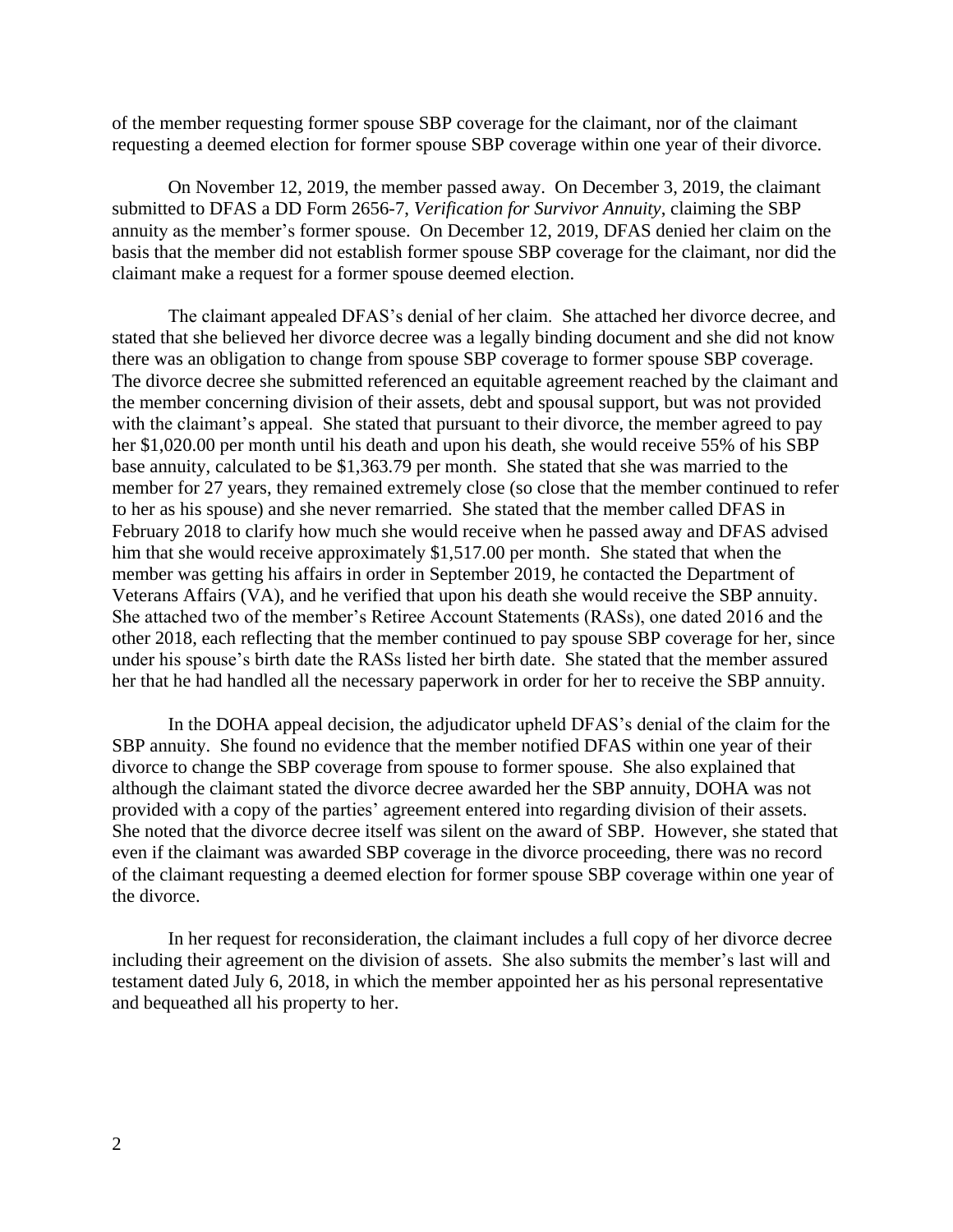### **Discussion**

Claims against the government may be allowed only for expenses authorized by statute or regulation. *See* DOHA Claims Case No. 2019-CL-032007.2 (October 28, 2019). Therefore, DOHA must render decisions based on applicable statutes, regulations and our prior administrative decisions.

SBP is an income maintenance program for the survivors of deceased members of the uniformed services. *See* 10 U.S.C. §§ 1447-1455. Spousal coverage ends upon divorce. If a member divorces and wishes to provide SBP coverage for the former spouse, the member must notify DFAS in writing of the divorce and the intention to provide coverage for the former spouse, even if the former spouse was the spouse beneficiary immediately prior to the divorce. Former spouse coverage must be established within one year from the date of the divorce. *See*  10 U.S.C. §1448(b)(3)(A). In addition, a member may be required under the terms of a divorce decree to provide SBP coverage to the former spouse. If the member fails to do so, the former spouse has one year from the date of the divorce to request a deemed election. *See* 10 U.S.C.  $§$  1450(f)(3).

In this case, the claimant was covered as the member's spouse SBP beneficiary from the time he elected Option C coverage for her in 1997 until 2010 when their divorce ended the coverage. We note that the division of assets incorporated into the divorce decree awards the claimant 25% of the member's monthly disposable military retired pay and grants her former spouse SBP coverage. It states the claimant is entitled as the member's former spouse to 55% of his annuity base amount upon his death. However, there is no evidence that either the member or the claimant requested former spouse SBP coverage within one year of their divorce.

We also note that the member's RASs for 2016 and 2018 reflect that he continued to pay spouse SBP coverage for the claimant. The claimant's birth date is listed as the member's spouse's birth date on the RASs. Both RASs reflect a deduction for payment of spouse SBP premiums from the member's monthly retired pay. In addition, the 2018 RAS advised the member of the following:

The annuity payable is 55% of your annuity base amount which is \$1,517.46. You have paid 125 months toward your 360 months of paid up RC/SBP coverage. Since you have already reached age 70, once you have paid 360 months toward your coverage, your costs will be terminated but your coverage will remain active.

Although the record evidence reflects that the member intended that his former spouse be covered under the SBP, and that she be paid the SBP annuity upon his death, he failed to establish former spouse SBP coverage within one year of their divorce. Under applicable statute and regulation, DFAS properly denied the claim for the SBP annuity. *See* DOHA Claims Case No. 2019-CL-060401.2 (December 7, 2020); and DOHA Claims Case No. 2019-CL-032007.2, *supra*.

As set forth above, DOHA has no authority under the SBP law to award the claimant the SBP annuity. However, the claimant may find relief outside the purview of